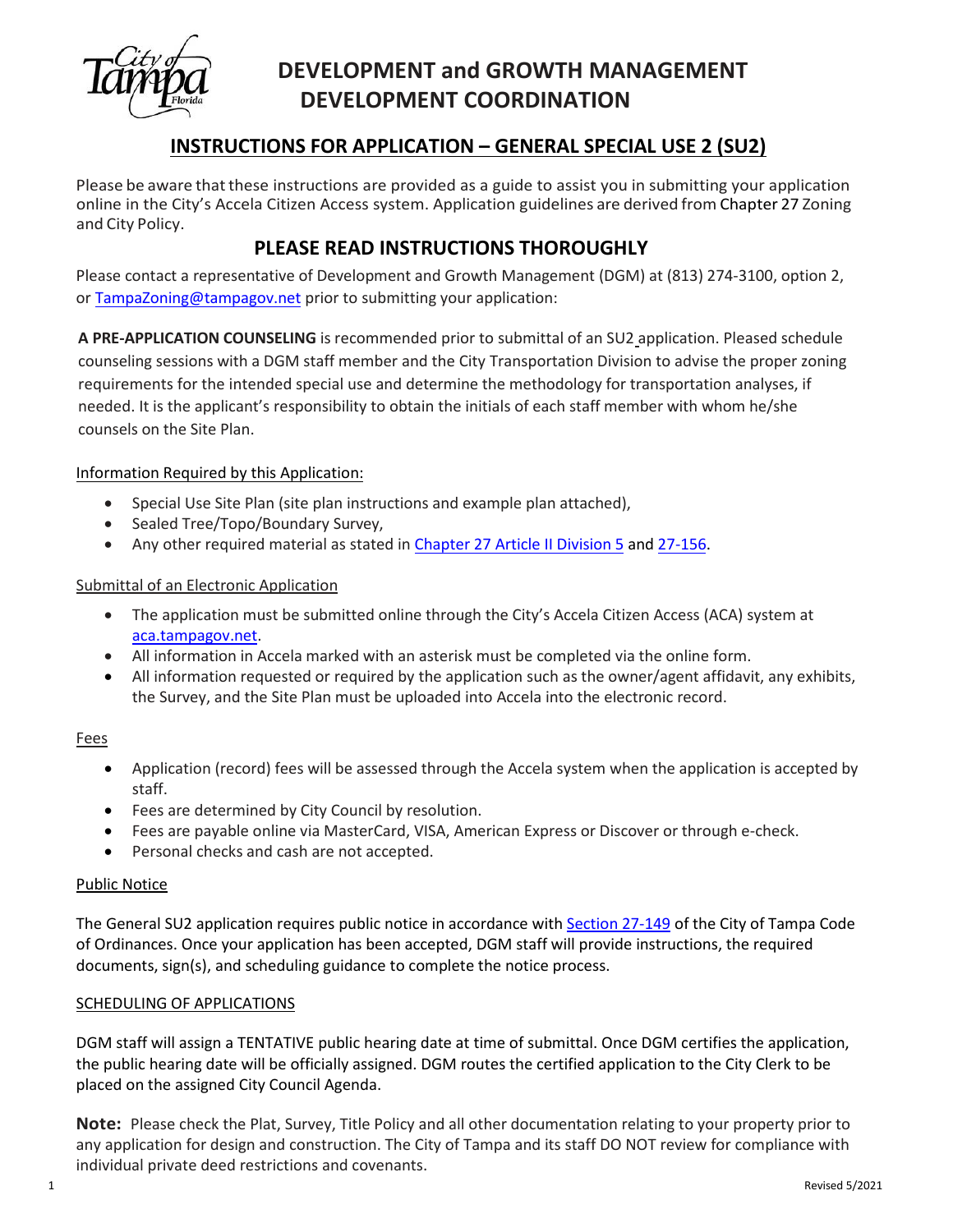

# **GENERAL SPECIAL USE 2 (SU2)**

#### **AFFIDAVIT TO APPLY FOR A ZONING CODE RELATED APPLICATION and AUTHORIZED AGENT FOR AN APPLICATION TO THE CITY OF TAMPA**

Multiple authorizations may be necessary if there is more than one property owner. APPLICATION/RECORD NUMBER:

PROPERTY (LOCATION) ADDRESS(ES):

FOLIO NUMBER(S):

"That I am (we are) the owner(s) and record title holder(s) of the property noted herein" Property Owner's Name(s):

"That this property constitutes the subject of an application for the GENERAL SPECIAL USE 2 (SU2)

I, THE UNDERSIGNED APPLICANT/AGENT, HEREBY CERTIFY THAT ALL INFORMATION ON THIS APPLICATION IS TRUE AND COMPLETE AND HEREBY AUTHORIZE AND ALLOW REPRESENTATIVES OF THE CITY TO ACCESS THE PROPERTY UNDERGOING REVIEW FOR THE ABOVE REFERENCED REQUEST. IF MY PROPERTY IS GATED, I WILL PROVIDE ACCESS TO THE PROPERTY UPON REQUEST FROM THE CITY. I ALSO CONSENT TO THE POSTING OF A SIGN ON MY PROPERTY IF THERE IS A THIRD-PARTY SUBMITTAL OF A PETITION FOR REVIEW.

 $*$ 

"That this affidavit has been executed to induce the City of Tampa, Florida, to consider and act on the above described application and that the undersigned has(have) appointed and does(do) appoint the agent(s) stated herein as his/her(their) agent(s) solely to execute any application(s) or other documentation necessary to affect such application(s)" (if applicable). AGENT'S NAME:

The undersigned authorizes the above agent(s) to represent me (us) and act as my (our) agent(s) at any public hearing on this matter (if applicable).

The undersigned authorizes the above agent(s) to agree to any conditions necessary to effectuate this application. Both owner and agent must sign and have their names notarized.

| STATE of FLORIDA                                                                                                                | STATE of FLORIDA                                                                                                                 |  |  |
|---------------------------------------------------------------------------------------------------------------------------------|----------------------------------------------------------------------------------------------------------------------------------|--|--|
| COUNTY of the country of                                                                                                        | COUNTY of the country of                                                                                                         |  |  |
| Sworn to (or affirmed) and subscribed before me by means of<br>physical present or online notarization, this day of<br>, 202,by | Sworn to (or affirmed) and subscribed before me by means of<br>physical present or online notarization, this day of<br>, 202, by |  |  |
|                                                                                                                                 |                                                                                                                                  |  |  |
| Printed Name (Owner)<br>Signature                                                                                               | Printed Name (Agent)<br>Signature                                                                                                |  |  |
| Signature and Stamp of Notary Public<br>Personally known or produced identification: Select                                     | Signature and Stamp of Notary Public<br>Personally known or produced identification: Select                                      |  |  |
| Type of identification                                                                                                          | Type of identification                                                                                                           |  |  |

\* If the applicant/owner is a corporation, trust, LLC, Professional Association or similar type of arrangement, please provide documentation from the corporation, trust, etc., indicating that you have the ability to authorize the application.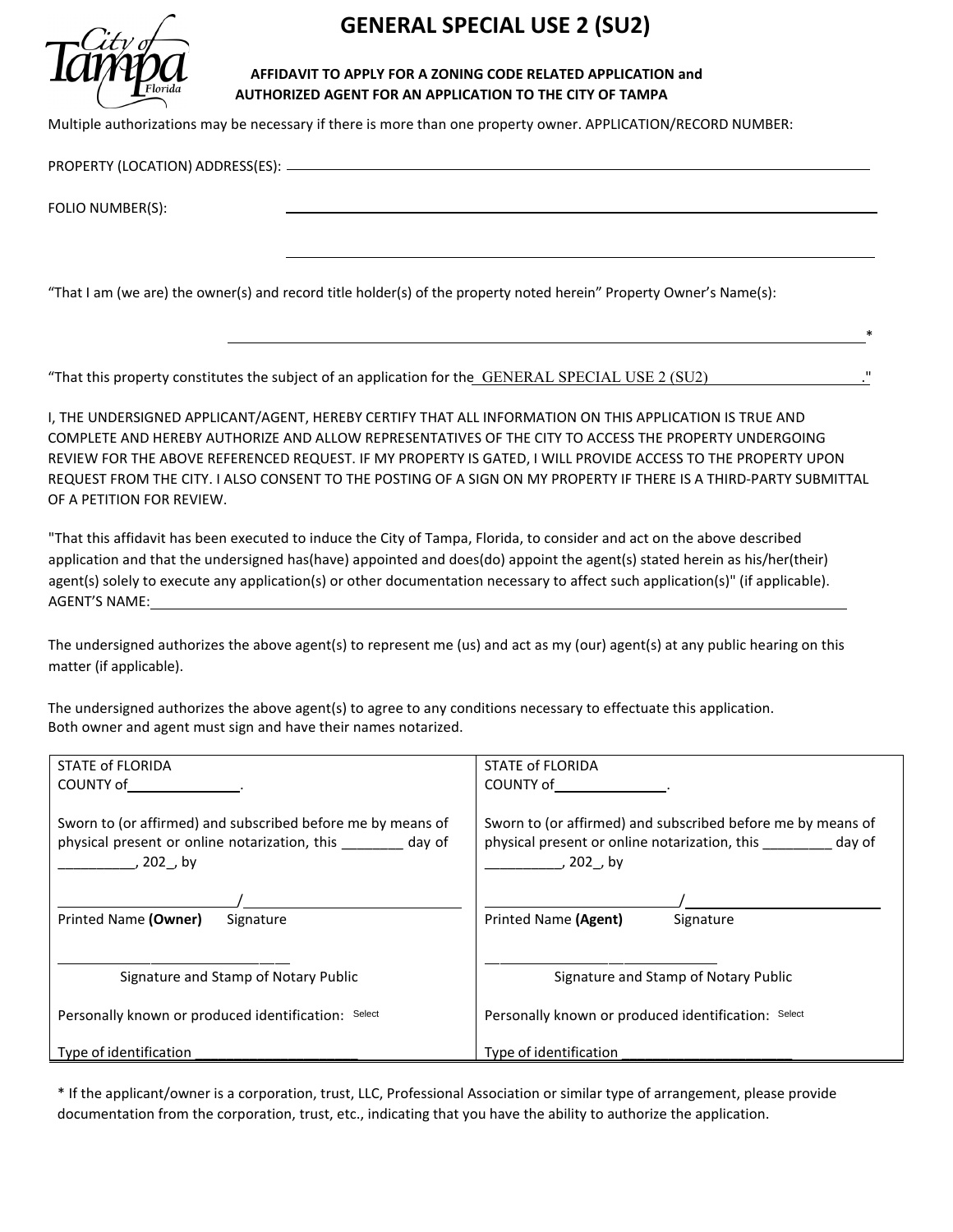

# **Application for General Special Use 2**

**Development & Growth Management Development Coordination 1400 North Boulevard Tampa, FL 33607 (813) 274-3100**

## **LEGAL DESCRIPTION (use separate sheet if needed)MUST BE TYPED -- DO NOT ABBREVIATE:**

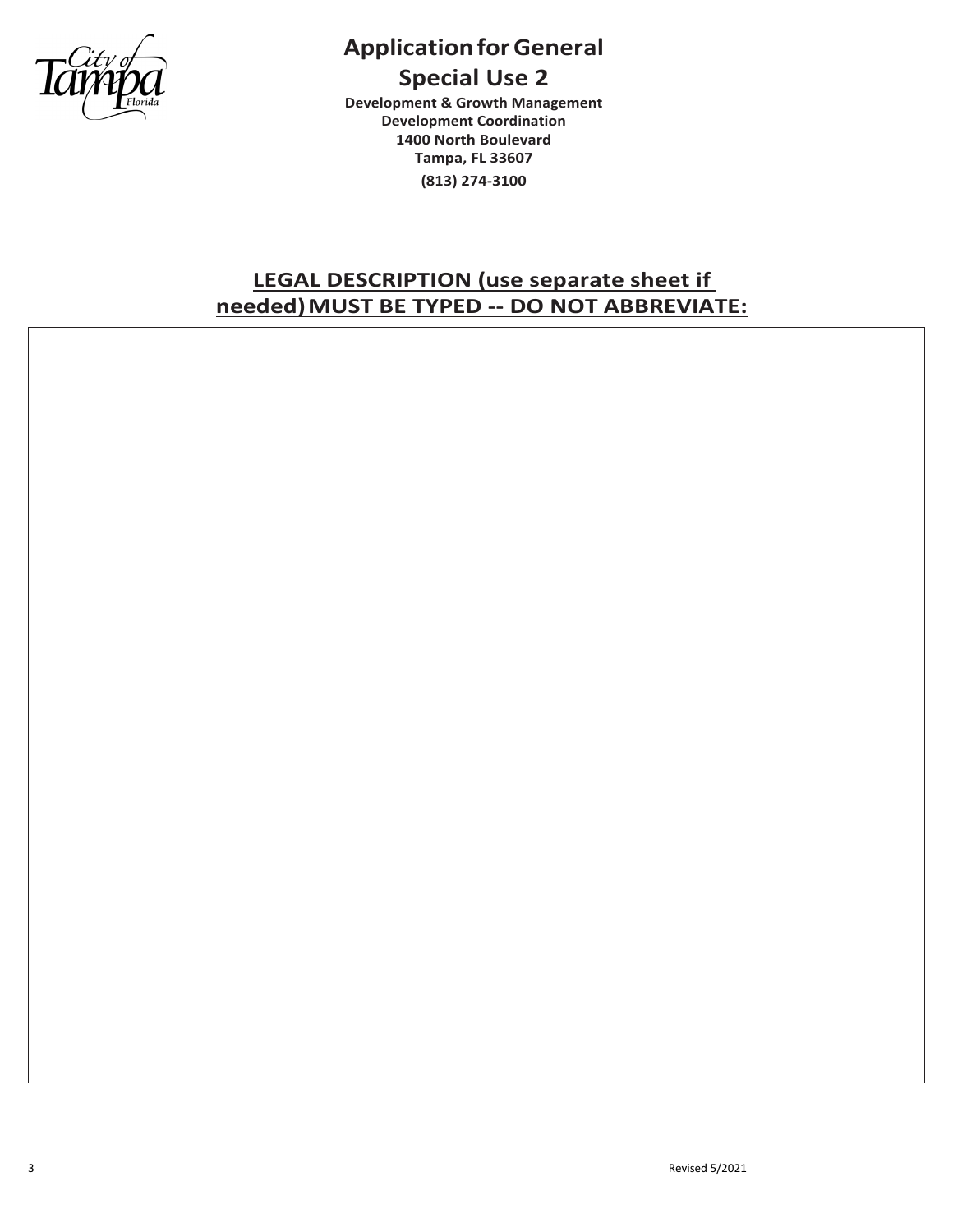

## **Application for General Special Use 2**

Development and Growth Management Development Coordination 1400 North Boulevard Tampa, FL 33607 (813) 274-3100

# Transportation Management Form

Beginning February 1, 1990, the City of Tampa began to implement the concurrency provisions of the State Growth Management Act. This form is to be utilized to monitor traffic volumes generated by development. Please complete the following information. Any application for *a development permit willrequire thisform to be completed and submitted to Development and Growth Management.*

Current Use(s) of Land:

Structure Size or # of Units:

Proposed Special Use: Management Controller and Controller and Controller and Controller and Controller and Co

Structure Size or # of Units:

## CERTIFICATION OF COMPLIANCE WITH THE SPECIAL USE CRITERIA

By signing the "AFFIDAVIT TO APPLY FOR A ZONING CODE RELATED APPLICATION and AUTHORIZED AGENT FOR AN APPLICATION TO THE CITY OF TAMPA" I hereby state the following is true and correct

"That I have read the conditionsin the Zoning code, Chapter 27, which must be met by this Special Use Application and do hereby providethefollowingdocumentationthatthis propertymeetstherequirements:"

List Documentation:

"That have read the conditions in the Zoning code, Chapter 27, which must be met by this Special Use Application and do hereby request a waiver or variance to the following conditionsforthe following reasons "

(Use additional pages if necessary):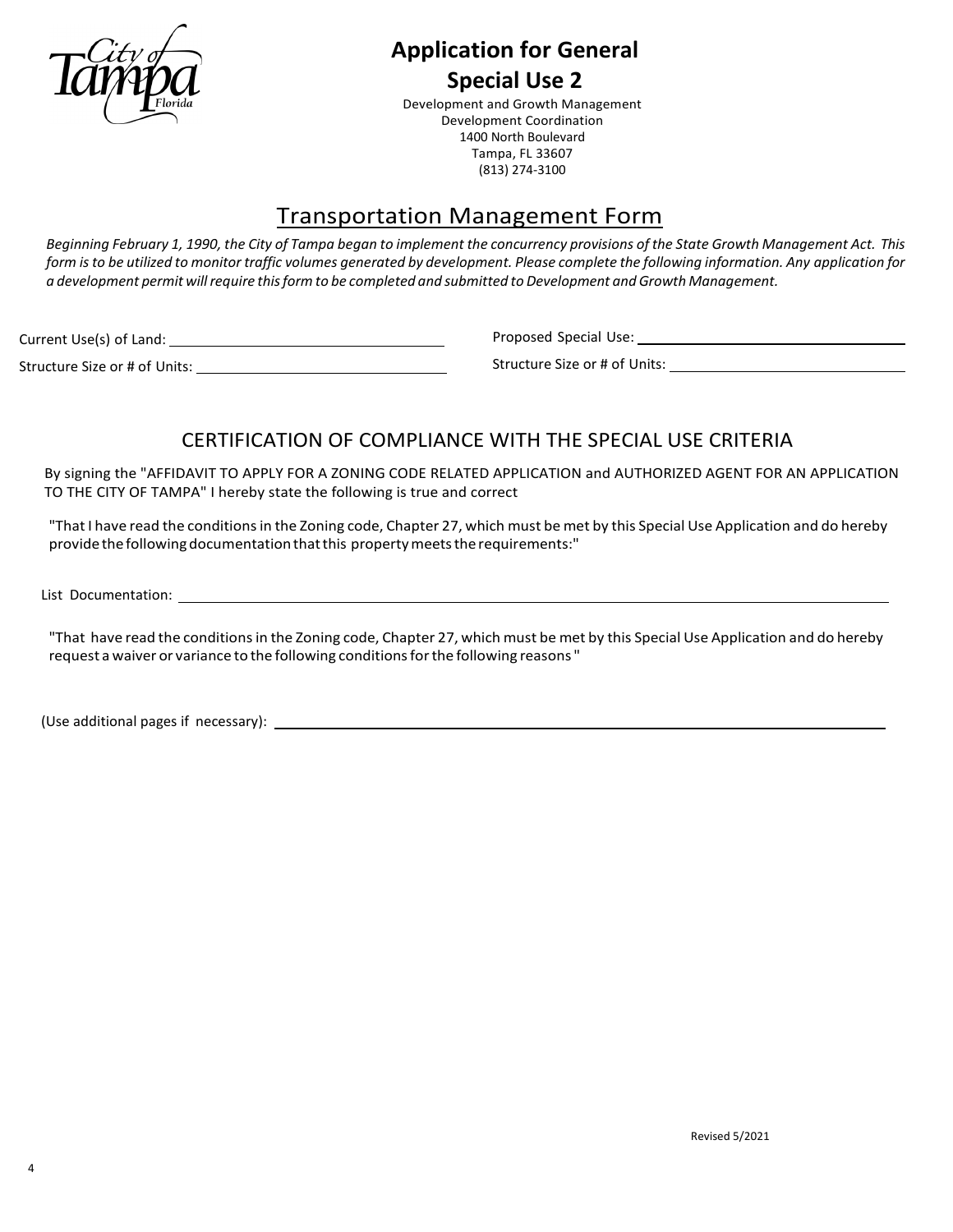

# **GENERAL SPECIAL USE 2 (SU2) APPLICATION SITE PLAN REQUIREMENTS**

An application for General Special Use-2 (SU2) requires submittal of a Site Plan. The Site Plan must be drawn to-scale, i.e., to an engineer's scale with a ratio such as 1" = 10'.

The SU2 request will be evaluated based on compliance with the Transportation Division and the Tampa Comprehensive Plan in addition to the appropriateness of the site plan based on the requirements of Chapter 27 and other applicable land development regulations.

If the City Council grants the SU2 request, the Site Plan will be binding upon the owner and his/her successors in title. Development and use of the property shall only occur in strict conformance with the approved site plan. Any proposed changes to the approved site plan are subject to the approval by the General Special Use-2 process.

All development will be reviewed for compliance with all applicable City Codes at time of building permitting.

### **REQUIRED GENERAL INFORMATION**

- North Arrow, legend, scale.
- Drawing size (minimum allowed): 24" x 36" (alternate sizes may be permitted by the Zoning Administrator).
- Total acreage of the site.
- Total floor area ratio and total building square footage, if applicable.
- Business hours of operation, if applicable.
- Statement of commitment to comply with all applicable City of Tampa development regulations.

### **EXISTING CONDITIONS**

- Approximate location, size, and type of existing trees, water bodies, vegetation and other significant natural features.
- Name, location and width of all existing street and alley rights-of-way, within or adjacent to the site.
- Existing type and width of pavement on all streets and alley within or adjacent to the site.
- Location, width and use of all easements within or adjacent to the site.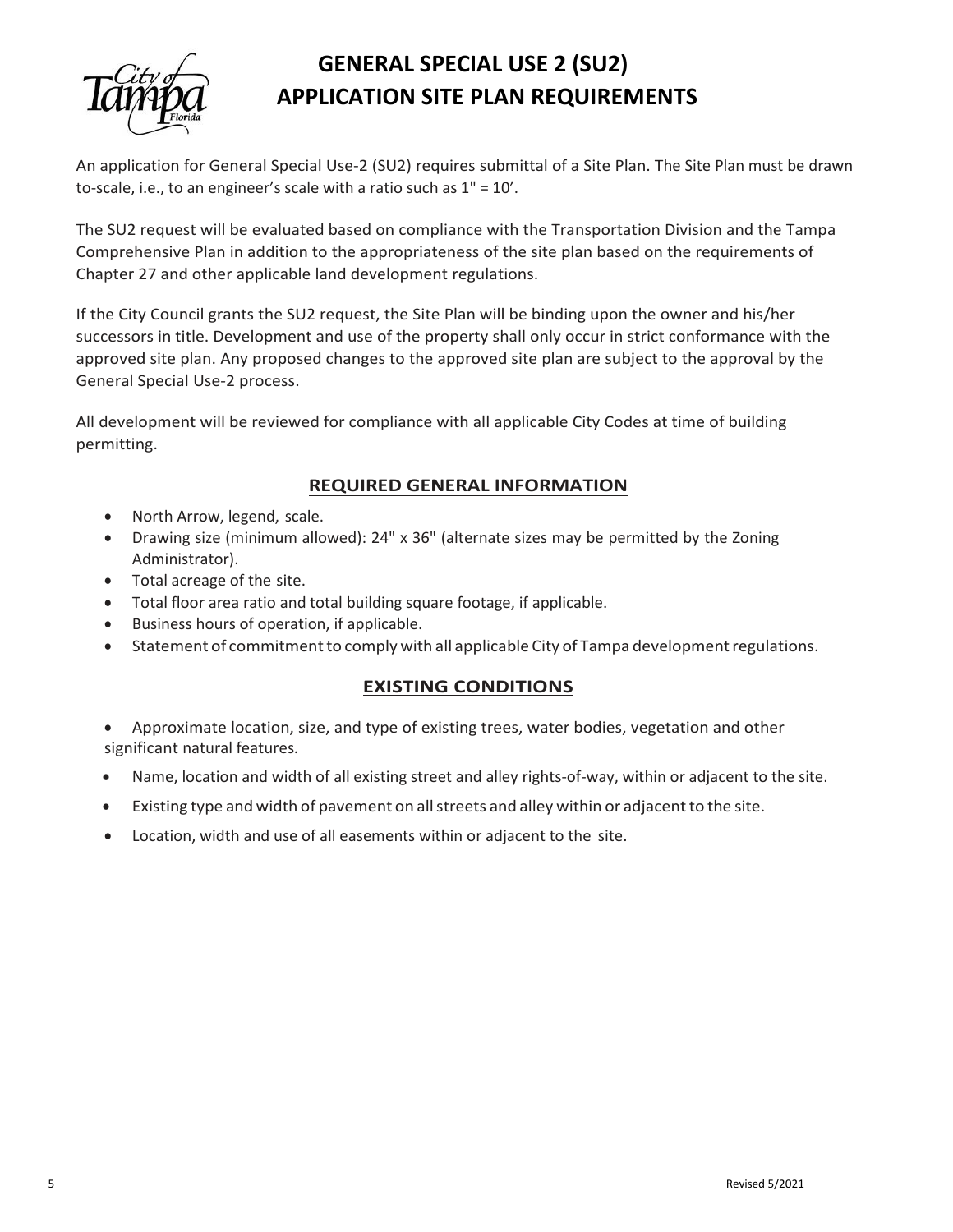## **PROPOSED IMPROVEMENTS**



*\*\*Forthose permitrequeststhatinvolve change of use, building additions, increasesin intensity, aggregation of lands, change in area, etc., the site plan shall provide the following:* 

- Location, size, height, and use of all proposed buildings.
- Proposed buildingsetbacks.
- Total floor area by proposed use by "indoor" and "outdoor" and by floor, if multiple floors.
- Location and purpose of all areas dedicated or reserved to the public or to the inhabitants of the project.
- Location and dimensions of proposed parking and service areas, including typical parking space dimensions.
- Proposed circulation pattern,includingaccesstoadjacentstreets and/or alleys.
- Proposed parking lot landscaping.
- Proposed buffering from adjacent residential Zoning Districts.
- Proposed location and method of Stormwater retention.
- Proposed location and screening of solid waste containers.
- Proposed location, size, and total amount of required open space, if applicable.
- Proposed location of new sidewalks and their dimension.

### **BUILDING IMPROVEMENTS**

- State of Florida Building Code definition fortypes of construction proposed and existing (if applicable).
- Elevations of all side of structures required for new construction; if structures are existing, current photographs may be provided in-lieu of building elevations (if applicable).